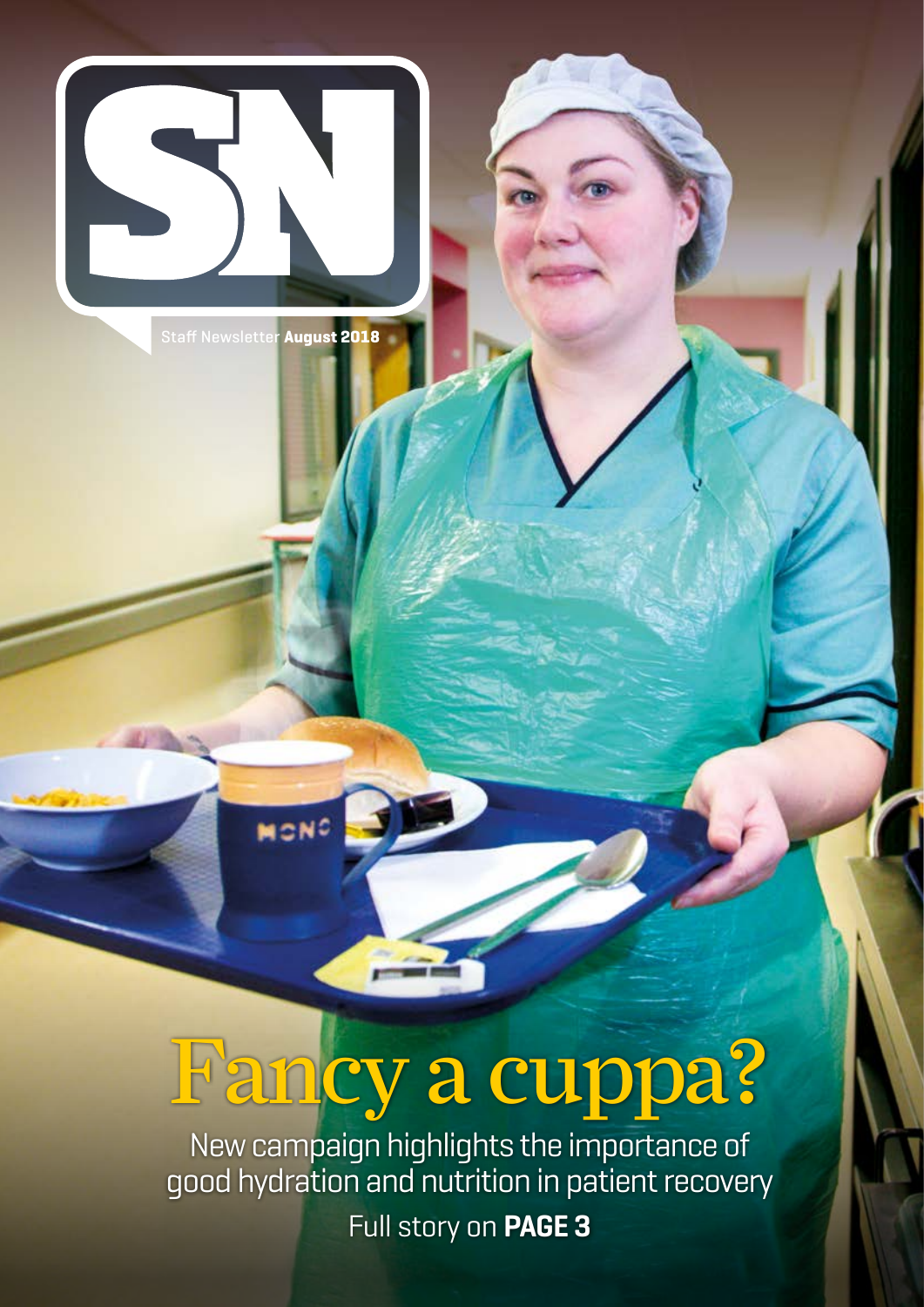

# Out and about with the chairman

#### **JOHN BROWN**

**Last month was the 70th anniversary of the NHS and I was pleased to host the First Minister and the Cabinet Secretary to the Royal Hospital for Children to commemorate this historic event. Of course, this was just one of many celebrations across NHS Greater Glasgow and Clyde and it was interesting to hear of the wide variety of events that staff arranged for our patients. Well done and thank you to everyone involved.**

### **Moving Forward Together**

I spent some of the last month attending meetings to talk about the work to design improvements to the wide range of services delivered by NHS Greater Glasgow and Clyde.

As well as involving our Moving Forward Together programme team and the senior leadership team, these meetings included patients, service users and some of their elected representatives.

The meetings were welcomed as a first step in ensuring that our new clinical strategy and changes to patient pathways are developed with input from all our stakeholders, not just the managers and staff who deliver the services.

Of course, staff input to the Moving Forward Together programme is critical to

the successful implementation of NHS Scotland's Health and Social Care Delivery Plan and I would encourage everyone employed in Greater Glasgow and Clyde, including our people employed across the six Health and Social Care Partnerships, to get involved with Moving Forward Together.

I hope to meet some of you at the future events to discuss service redesign.

#### **Best practice**

Part of my time recently has been spent in NHS Tayside where colleagues there have been developing their own approach to delivering the Health and Social Care Delivery Plan.

All NHS Boards face the same challenges and it makes sense for us to support each other when it comes to looking for ways to improve services and live within our budgets. So, I've been encouraging people to share good ideas between the two Boards.

A good example of this has been in the interest that NHS Tayside has shown in NHS Greater Glasgow and Clyde's Digital Strategy and William Edwards, our director of eHealth, has offered to help NHS Tayside develop its own approach to using IT to facilitate different ways of delivering services in future.

No doubt there will be more examples of sharing best practice in the coming months.

#### **Beatson**

I was pleased to be invited to the official opening of the new Macmillan Support Hub at the Beatson West of Scotland Cancer Centre.

This is a great addition to what is already recognised as a centre of excellence for the treatment of cancer.

We are fortunate to not only have such a facility in the West of Scotland, but also to have a group of committed and talented people capable of providing high-quality treatment at the same time as contributing to ground-breaking research.

The Beatson also stands out for another reason. It is a great example of a successful partnership between the NHS Board and the charities working in a specific area of healthcare.

Macmillan Cancer Support raised more than £2 million to fund the building of the new Support Hub and this is typical of the contribution made by them and the other cancer charities. These charities include the Beatson Cancer Charity, Marie Curie, Maggie's and the Teenage Cancer Trust, and everything they do to support patients and their families coping with cancer reflects the hard work of their fundraisers and the generosity of their supporters.

I would encourage everyone to think about how you might get involved in this good work. It really does make a difference.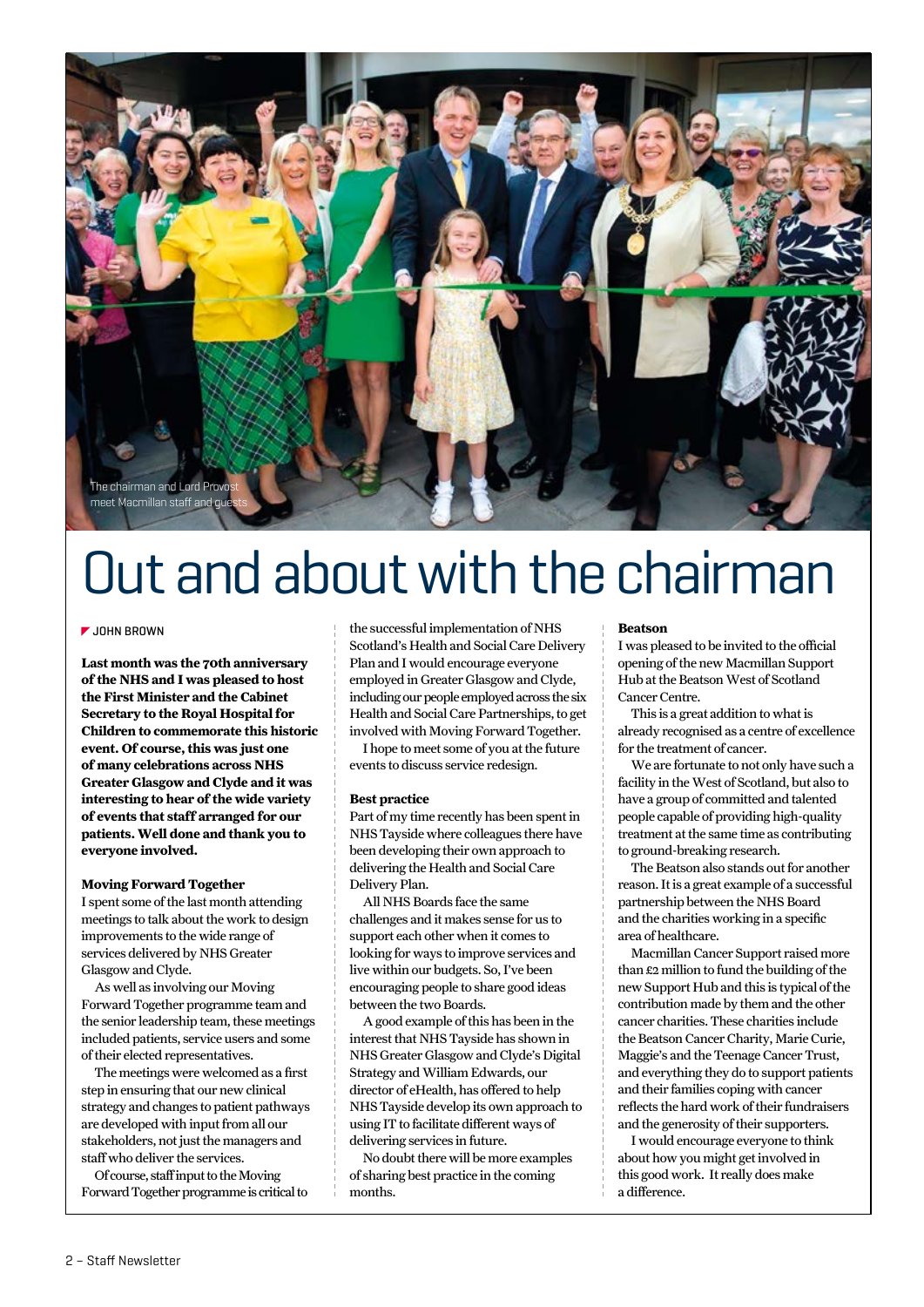# Tea rounds matter – we're busting the dehydration myth

### **Drinking fluids is not as important as eating food for hospital patients.**

That's just one of many myths our new Food, Fluid and Nutrition awareness raising campaign is aiming to tackle.

It is easy to forget that hydration is a serious issue and making sure our patients consume enough fluid can easily be overlooked.

The new campaign will focus on the importance both food and drink play in improving a patient's recovery and potentially



leading to a quicker discharge from hospital.

The campaign, aimed at staff, patients and family, highlights the role we can all play in keeping patients hydrated.

Dr Hazel Miller, consultant in geriatric medicine at Glasgow Royal Infirmary, said: "Water makes up two thirds of our body so it's important we all drink enough to maintain and promote good health. This is for everyone; however, it can be especially important for our older patients.

"Dehydration in older or unwell people can trigger delirium – an acute change in mental state that is a serious problem in hospitals. Dehydration can cause delirium directly, or lead to medication levels building up, which can have a toxic effect.

"Having less fluid flowing through their bladder could lead to urinary tract infections, and less fluid

through their gut to constipation – these are all common contributors to delirium."

Fluids can be taken by drinking a range of liquids including tea, coffee, water or squash. Unfortunately, not all of our patients are always able to recognise their own dehydration so it's important every one of us plays a role in ensuring they are encouraged to consume enough fluids during the day.

Kirsty Madden, one of the domestic staff on ward 36 at the GRI, said: "The tea trolley is really popular with patients and we make

sure we have something for everyone. "We offer choices including tea, coffee, juices, milk, hot chocolate and cold drinks, as well as a range of biscuits.

"It's important that as many patients as possible make the most of the trolley service, but patients don't have to wait for us to come round – they can ask a member of staff to make a cuppa." Dr Hazel Miller

# Staff code of conduct and declarations of interests

**As an employee of a publicly funded body, each and every one of us must ensure we comply with the public service values of accountability and openness in everything we do.**

To help staff understand the standards expected of them, we have a Code of Conduct for Staff, which permanent post-holders, bank and agency staff, locums, other temporary staff and

The code, which also incorporates our fraud and whistleblowing policies, is designed to ensure that our staff

human resources and organisational all times.

staff play no part in decisions that may close associates.

accept gifts or hospitality that could be viewed as potentially influencing their actions."

What constitutes an 'interest' can have quite a wide interpretation and can outside business interests, directorships, trusteeships

online Register of Interests system is available on StaffNet > Applications > Register of Interests, Gifts & Hospitality of gifts and hospitality.

**The Code of Conduct is at: HRConnect > Policies and Associated Guidance > HR Policies > Code of Conduct for Staff**

### Giving children the best possible start

**Student and qualified health visitors and family nurses can now access a new educational resource to help them develop necessary skills to meet the speech, language and communication needs of children in Scotland.** 

NHS Education for Scotland created the interactive, web-based tool – 'Speech, Language and Communication' – in partnership with experts from practice and with support from the Scottish Government.

Health visitors and family nurses can use the resource on a variety of mobile devices and it is adaptable enough to support decisionmaking and practice regarding speech, language and communication in the client's home or in the clinic, as and when needed.

The tool also signposts practitioners to suitable resources to help empower parents to promote speech, language and communication in their children, and give them the best possible start in life. The resource provides support to health visitors and family nurses to enhance speech, language and communication skills in the early years so that in later life children will have better health, better wellbeing and improved future outcomes.

**The Speech, Language and Communication resource is now live, visit: http://slctoolforhv. nes.digital/**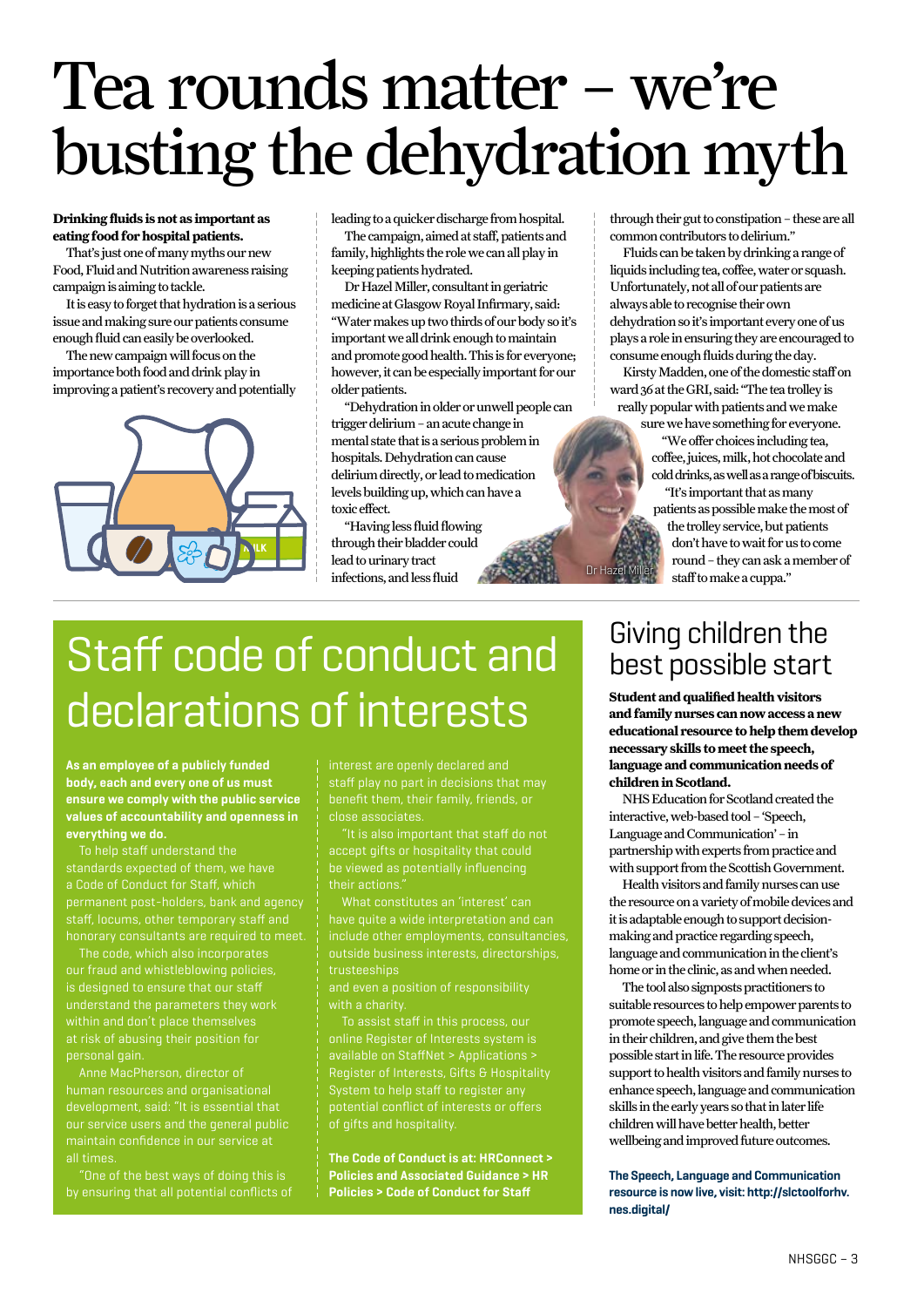

# Health and safety incident reporting

It's important that all incidents – including injuries, near misses and device defects – are reported on Datix to keep our staff safe at work

### **We have been inspected by the Health and Safety Executive (HSE) over the last year and the visit has highlighted areas where we need to take action.**

One area that is worrying is the timely reporting of incidents on Datix – we can't stress enough how this impacts on our local reporting systems and we are appealing to you to complete Datix on time.

Reporting of Injuries, Diseases, Dangerous Occurrences Regulations (RIDDOR) is particularly important as they have a very tight timescale. Training for needlestick injuries is also high on our agenda, with the end of August being the date when all staff should have completed their training.

Here we talk about the importance of RIDDOR and needlestick injury reporting.

### **RIDDOR reporting**

Staff are reminded to report RIDDOR incidents as soon as possible after the event, with the recommendation being within 24 hours.

"Datix is your system – it's there to help us understand what's happening with our staff in terms of incidents, and take action to address any issues highlighted"



Most RIDDORs have to be reported to the HSE within 10 days of the incident and in the case of an employee being absent, this requirement is 15 days.

The commonest types of RIDDORs we require to report are a 'specified injury' such as the break of a bone, most accidents where a person is absent from work or unable to undertake their normal duties for more than seven days, where an employee has been diagnosed with an occupational disease such as dermatitis and where a 'dangerous occurrence' has taken place, such as a high risk needlestick injury.

Datix will ask the reporter if the incident is RIDDOR reportable and it may be the case that this information requires to be updated if the injured person subsequently becomes absent from work for the specified time of more than seven days.

It is extremely important that all incidents that may be RIDDORs are reported as quickly as possible on Datix and, where possible, by telephone to the local health and safety contact.

### **Needlestick injuries**

All staff are reminded of the importance of undertaking training related to needlestick prevention, and treatment in the event of a needlestick injury.

This training should be completed by the end of August.

Staff will also be aware that we have introduced new safety devices recently, including safety hypodermic needles, blood collection sets and insulin safety devices.

We will be introducing more devices throughout the year, including safer scalpels.

If during the use of any such devices there are any problems such as a damaged device, a device that fails to activate the safety mechanism, a device that causes clinical concern for the patient, then these issues must be reported on Datix as an incident, even if there is no injury involved.

All incidents must be reported on Datix, it's not just for actual injuries – near misses, defects or failures of the new safety devices should be reported.

Kenneth Fleming, head of health and safety, said: "Datix is your system – it's there to help us understand what's happening with our staff in terms of incidents, and take action to address any issues highlighted."

All clinical staff are asked to note this requirement to report any defects or failures on Datix so that we can ensure that all such incidents are properly investigated and the appropriate action taken.

**LearnPro training modules are available on: <https://nhs.learnprouk.com/lms/login.aspx>**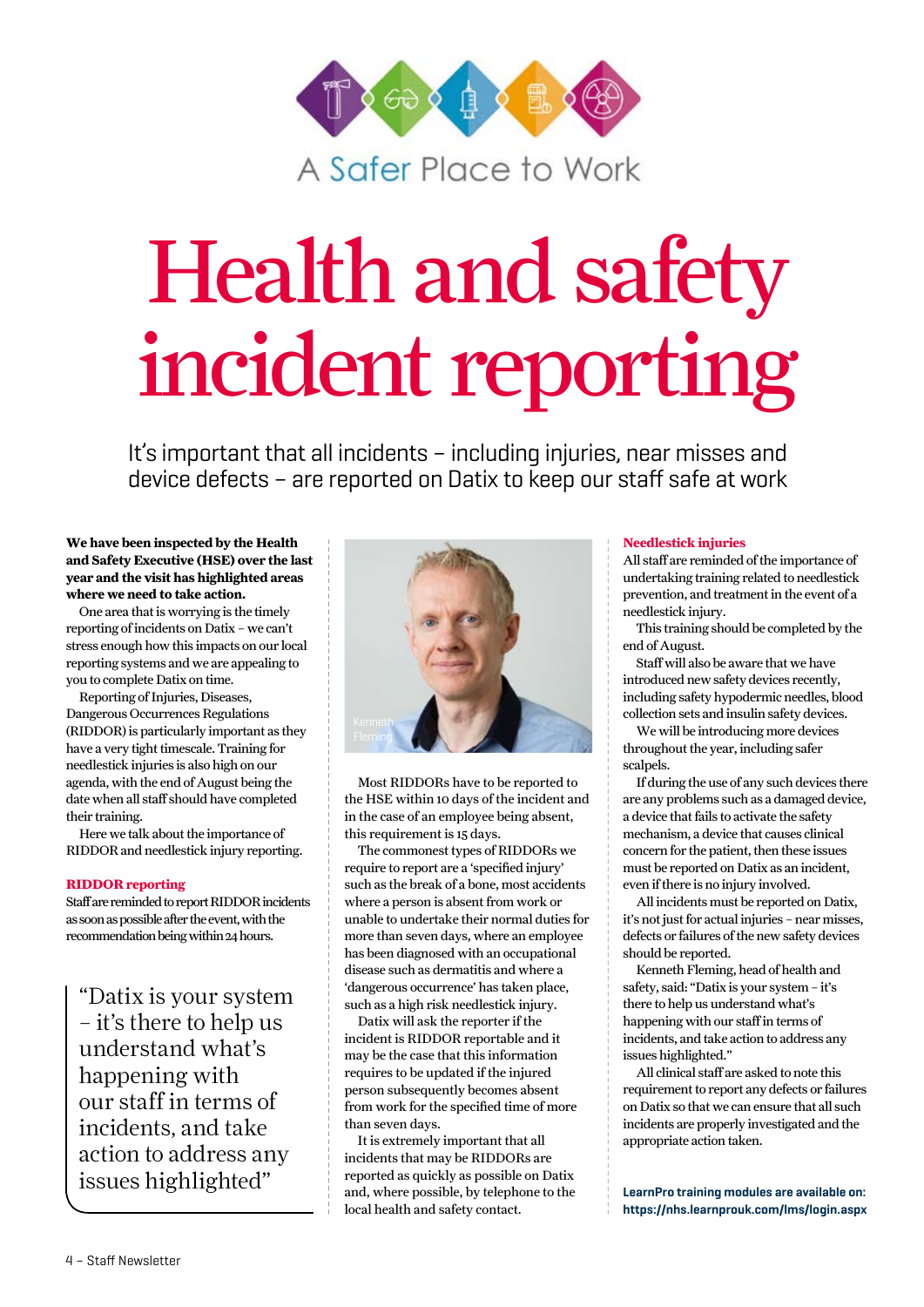### £20 million waste?

That would pay for over 600 nurses or 1,200 carers a year!

## Speak Up! Help us to tackle medicines waste

### **We need your help to tackle medicines waste and ensure our resources are used better.**

You may see examples of medicines waste in your personal life, if you take medicine yourself or if you care for someone e.g. a parent or a child.

You may also see waste at work in how we manage medicines use, from ordering and stock control to packaging and dispensing.

Every year in NHSScotland, £20 million is spent on medicines that are unused and can't be recycled. You can help tackle this issue by speaking up whenever you see medicines waste.

The Speak Up! campaign has been launched in NHS Greater Glasgow and Clyde to raise awareness of the significant and growing problem of medicines waste and to let you know what you can do to help tackle it.

Thank you to everyone who has taken the time to complete the recent medicines waste survey and a special thanks to those who have already contributed ideas and suggestions. Congratulations to Eileen Scambler, clerical officer at the West of Scotland screening service, who won our £50 Argos vouchers prize.

Audrey Thompson, lead pharmacist, prescribing services, said: "We've had a phenomenal response to our staff questionnaire, with more than 2,000 suggestions received from colleagues on how we can tackle medicines waste.

"Many of you have seen evidence of waste first hand, and are very well placed to identify where we can make improvements.

"We're currently reviewing all of the ideas to see which ones to take forward and would encourage anyone who has a suggestion for tackling waste but hasn't yet told us about it to get in touch."

**Do you have any ideas which could help reduce medicines waste within NHS Greater Glasgow and Clyde?**

### **Some of your ideas and suggestions:**

Provide advice to staff on redistribution of medication close to expiry date

Stop issuing paracetamol to patients to take home for post-op pain

Supply in smaller quantities e.g. small tubes/bottles

Issue all prescriptions with advice about medicines waste

**If so, we want to hear from you. Please send your suggestions to: prescribing@ggc.scot.nhs.uk**

### **COMPETITION**

# $\bf N$  a drone

This foldable design makes it easy to take this drone anywhere! Take control as the pilot and fly the drone to any location without worrying about which direction the drone is facing with the headless security mode. Take pictures from 100 metres up!

To win this fantastic prize simply answer the question below and email your answer, along with your name and work location, to: **competitions@ggc.scot.nhs.uk** or send to: **Corporate Communications, JB Russell House, Gartnavel Campus, 1055 Great Western Road, Glasgow G12 OXH.** 

### **Q: When should needlestick training be completed by?**

The competition is open to all NHSGGC employees. Only one entry per person. Winners must be available for a photograph, which may be printed with their details in future issues of *SN*. The closing date for entries is 31 August 2018.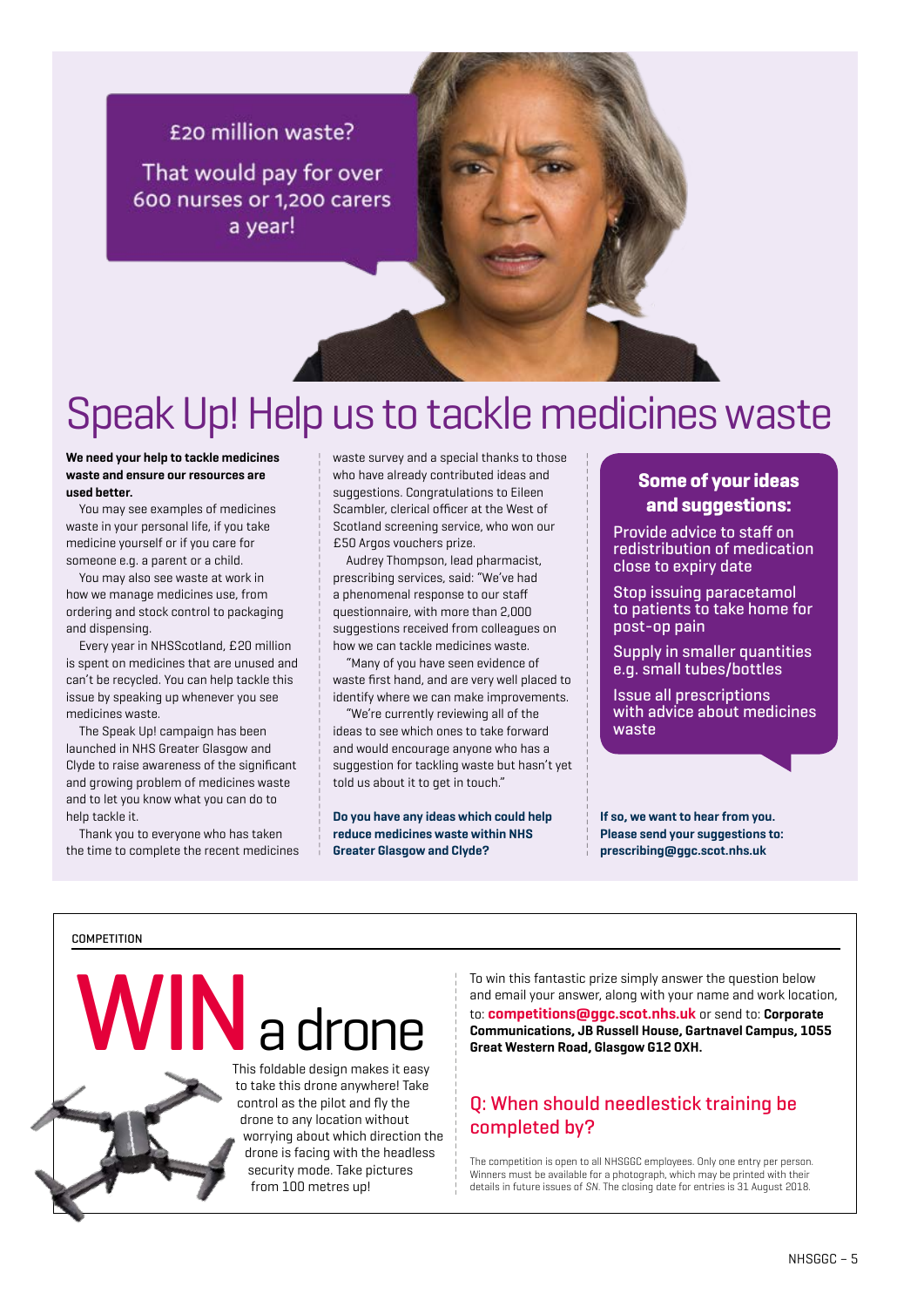# Staff shape future strategy for health and social care

### **The Moving Forward Together programme has been approved by the NHS Board.**

The new strategy sets out how our primary, community and acute health and social care services will work together in the future to support people to live longer, healthier lives in their own homes and communities and to promote selfmanagement and independence.

The strategy was developed following extensive engagement with staff, including:

**∫** presentations and discussions at area and local partnership and professional committee meetings

**∫** establishment of 31 clinical service modelling groups

**∫** face-to-face staff sessions attended by hundreds of staff

**∫** regular communication through core briefs, newsletters, dedicated website, videos and social media.

Speaking at the board meeting, chairman John Brown described the strategy and the decision to support it as "one of the most

important decisions the Board has made since he became chair".

He said: "We have engaged extensively with, and learned from, the knowledge and experience of our staff from across health and social care services. More than 1,000 clinicians and non-clinical staff have contributed to the vision and have supported the direction of travel that we have taken.



"I am hugely impressed by the amount of engagement with staff. The strategy is clinically led and managerially supported."

This strategy now provides a strategic context for the development of specific changes in partnership with our public, staff, health and social care partnerships and other stakeholders with further effective engagement, option development and appraisal and consultation on our preferred options.

### **Next steps**

Our strategy will take three to five years to implement.

The first phase will focus on identifying priorities for the first round of proposals in primary, community, hospital and specialist care.

An early focus will be on determining the maximum potential of our community networks in delivering care to our population in their communities and the impact that will have on the future capacity and services within hospitals and other specialist services.

Staff will continue to be involved in all stages of its development.

**To find out more, and let us know what you think about the Moving Forward Together programme, visit: www. movingforwardtogetherggc.org**

# Three cheers for Kilt Walk effort!

**Margaret Allan, senior business support based at Leverndale Hospital, has MS and is now finding it difficult to walk.** 

She struggles to propel a manual wheelchair, so two of her caring colleagues decided to take matters into their own hands.

Business support assistants Paulina Reptowska-Sobieri and Sarah Cuthbertson decided to take part in the Kilt Walk to raise money towards an electric wheelchair.

Margaret said: "After much cajoling, Paulina and Sarah told people what they were going to do and asked for money for their 'sheet'.

"I felt I had to support them on the walk, so roped a friend in and made arrangements to meet them at the halfway

point to offer sustenance and support.

"So that they would see us among the hundreds of people who were walking for other causes, I made signposts from a spare pair of crutches, and my friend and I stood holding the signposts aloft.

"We got a lot of cheers from lots of tired but good-natured walkers, who tried to pretend that they were called Paulina or Sarah.

"The signs worked and they found us, hiding under the bridge as it had started raining."

Back at Leverndale, the sponsor money came rolling in

and more than £900 was raised. Meanwhile, more wonderful

colleagues in the Recreational Therapy (RT) Department held a raffle at their annual art fair



and raised more than £500. A grand total of more than £1,400 was raised with a view to getting Maggie her wheels.

Margaret added: "I would like to take this opportunity to boast about my friends here at

Leverndale, and to thank each and every one of the people who donated their hard-earned cash to the two ladies who had this madcap idea that worked, and to the RT staff, who did a great job as they always do."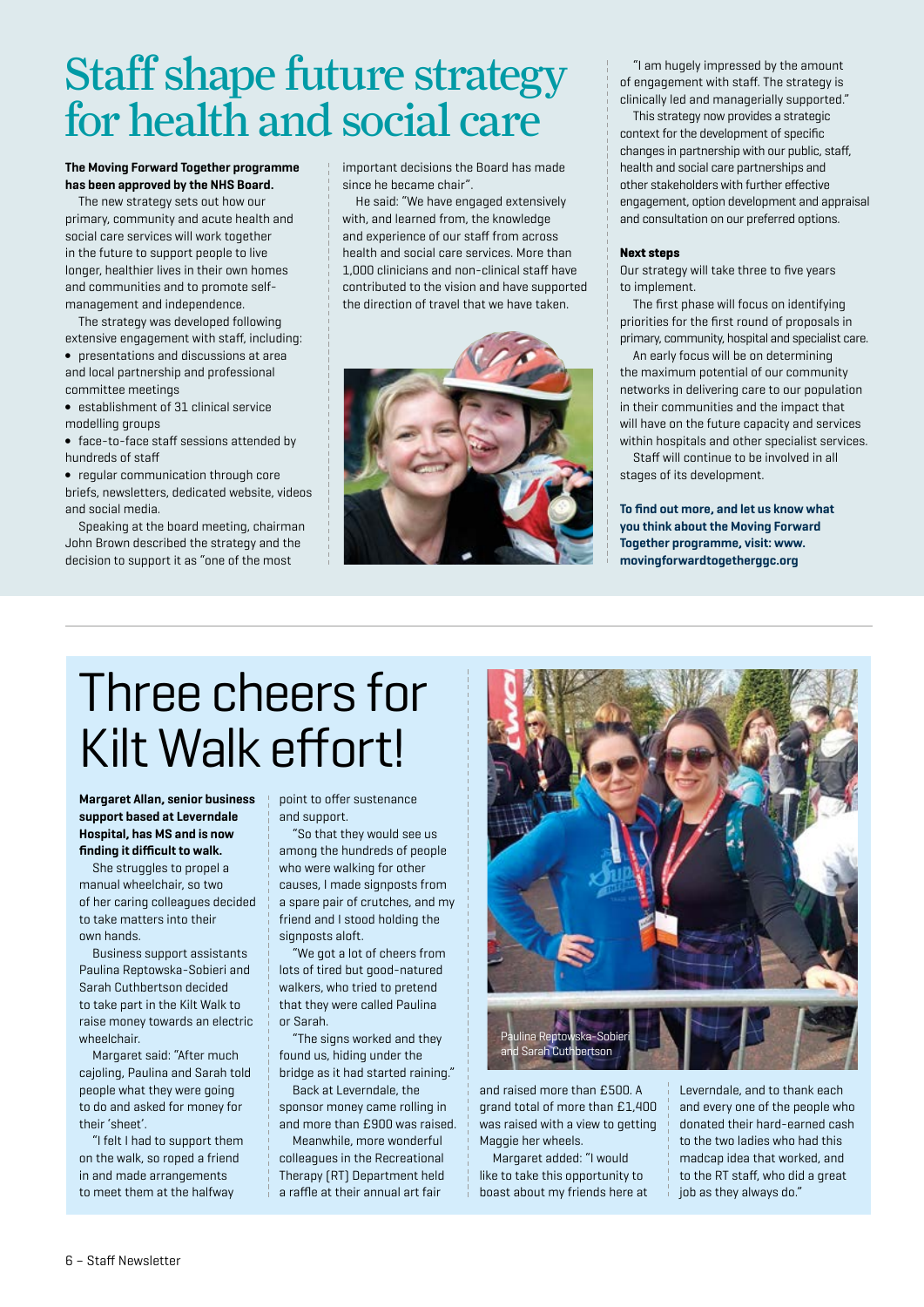

## Read all about you Written by patients about you

### **Queen Elizabeth University Hospital**

Huge thanks to all the staff of ward 11a, QEUH, for the excellent care they have provided for our dad following his transfer from the RAH stroke unit. It was a worrying time for our family, but the care and support given to my dad (and my mum) prior to his surgery was excellent. We were fully informed at every step and a stressful time was made much easier. Every member of staff – general services, nursing and doctors – were attentive and cheery and an absolute credit to the NHS.

### **Royal Hospital for Children**

We just want to take the opportunity to thank all the staff at RHC during our daughter's treatment – all the nurses and staff on ward 3C and a special thanks to the student nurse who went out of her way to help our daughter feel settled and reassured her before, during and after her surgery. We really cannot thank you all

## Red Bag scheme

**A new 'Red Bag' scheme has been launched to support and improve links between acute sites and care/residential homes. When a care home resident needs to go into a hospital, a Red Bag will be packed for them. The scheme is used widely across the UK and has been successful in supporting the unscheduled care journey for care home residents.**

Alan Gilmour, planning manager, said: "The Red Bag contains standardised information about the resident's general health, any existing medical conditions they have and medication they are taking, as well as highlighting the current health concern. This means that ambulance and hospital staff can determine the treatment a resident needs more effectively.

"It also has room for personal belongings, such as clothes for the day of discharge or wearing while in hospital, if appropriate;



enough for the service provided. There are not enough words to express our gratitude to you all. At a hard and stressful time the staff were all there for us and looked after and guided us along the way. The ward nurses were extremely busy, but always made time and nothing was a bother to them.

### **Beatson West of Scotland Cancer Centre**

I would like to praise the radiographers who looked after me during my MRI appointment at the Beatson. The kindness and attention that I received was second to none and it was greatly appreciated.



glasses; hearing aid; dentures etc and it stays with the patient while they are in hospital."

Physiotherapists, nurses and occupational therapists have also found access to the information really useful in supporting their assessment of the resident, without having to contact the care home as frequently.

When patients are ready to go home, a copy of their discharge summary (which details every aspect of the care they received) will be placed in the bag so that care home staff have access to this information when their residents arrive back home. The Red Bag also clearly identifies a patient as being a care home resident and this means that it may be possible for them to be discharged sooner.

Acute services, care homes and the Scottish Ambulance Service are supporting this process as it provides many benefits including: **∫** improving access to information on

- residents admission and discharge
- **∫** supporting the approach to medication for admission and discharge
- **∫** reducing unnecessary time for all stakeholders
- **∫** preventing admission where appropriate
- to enable earlier assessment and treatment **∫** reducing the length of stay.

The scheme is initially in Glasgow City but will be rolled out across the Board area between now and October.

**For more information, contact Alan Gilmour, email: alan.gilmour@ggc.scot.nhs.uk**

## Shout from the rooftops about your great work

**As your corporate communications department, we work with all parts of the organisation to tell people about the great work you do day in day out.** 

To make it easier for you to share your news with us, we have developed a new microsite. This clearly shows who the corporate communications team is, explains what we can do for you, and helps you to get in touch with us to help you share your news with colleagues and the public.

As a team, we have won a number of industry awards for planning and delivering campaigns and events. We're always keen to work with you to create eye-catching news that shows the extent of the work you do.

Our expertise will help you understand who your key audiences are, develop clear messages, choose the right media channels and create a programme of communications

**We always love to hear from you, so please get in touch. You can visit the microsite under the corporate services tab on StaffNet or at www.nhsggc.org. uk/communications**